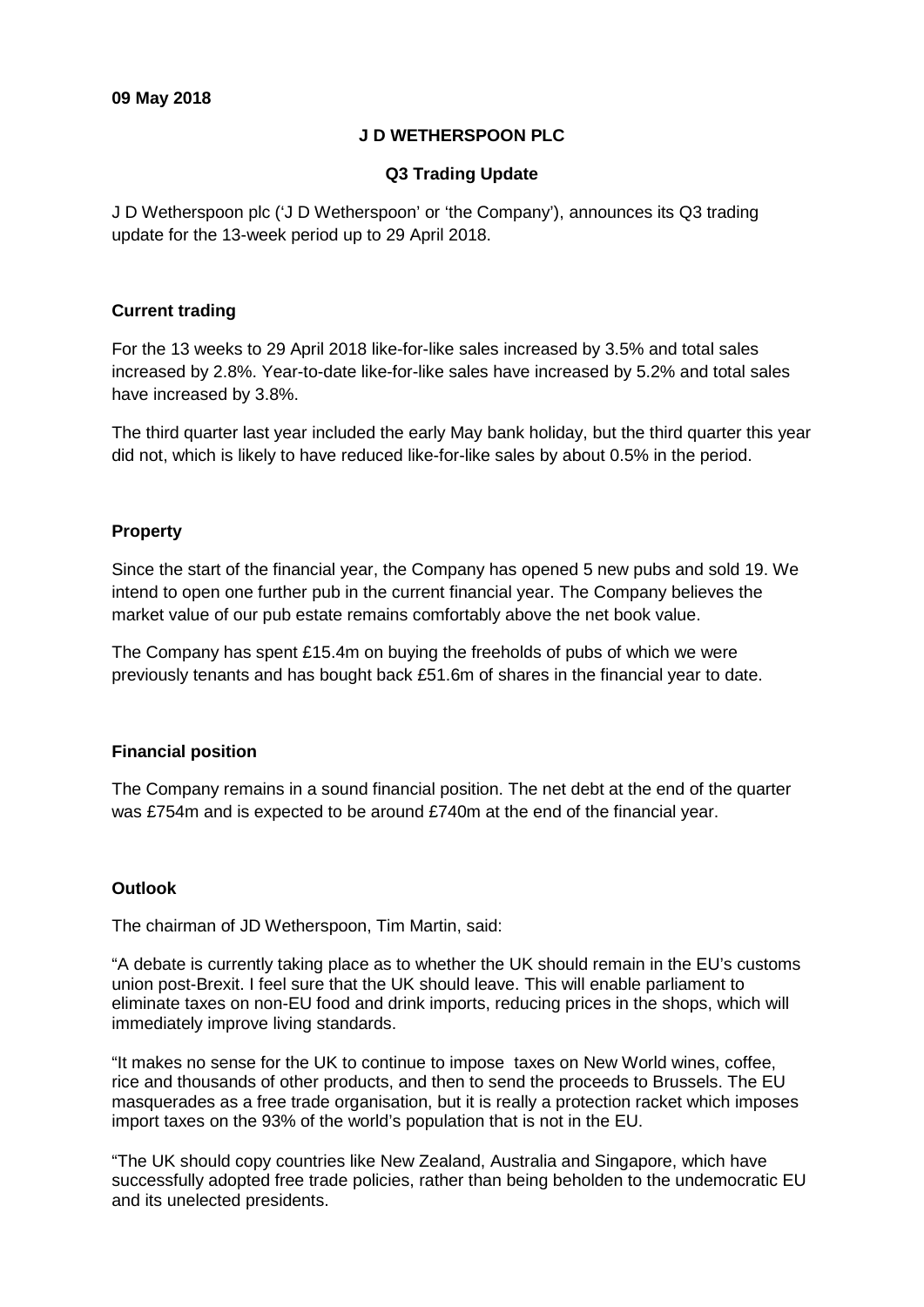"As anticipated, the rate of like for like sales growth slowed slightly in the third quarter.

"We continue to face significant cost increases in the second half in areas which include labour, business rates and the sugar tax. There is also some uncertainty as to the effect on sales of the FIFA World Cup.

"We continue to anticipate a trading outcome for this financial year in line with our previous expectations."